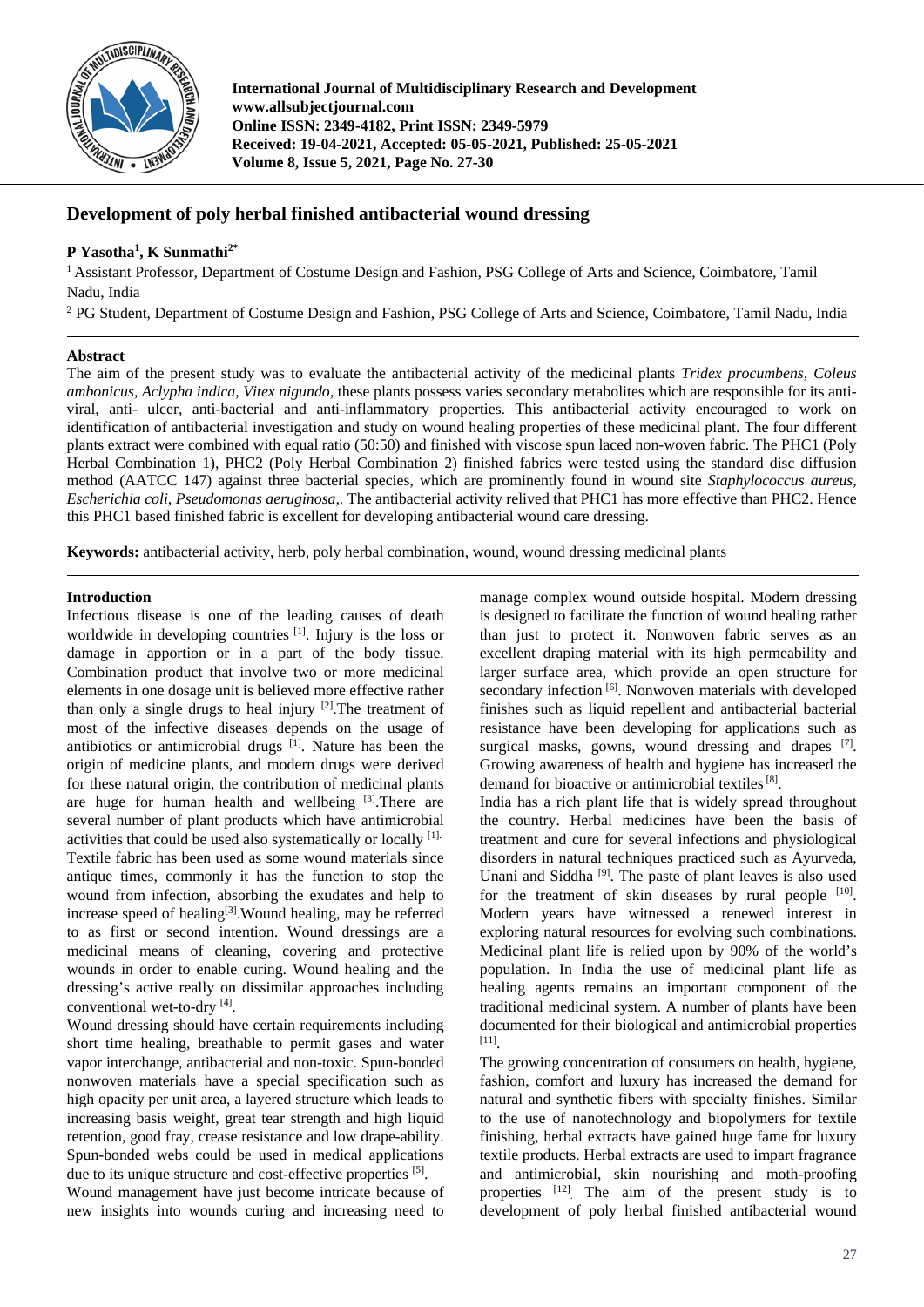dressing for acute wounds in diabetic patients which give rebirth to the use of age old traditional medications and knowledge into present era. Based on the above facts the study was planned to design a wound care dressing entitled Development of poly herbal finished antibacterial wound dressing.

# **Materials and Methods**

# **Selection and preparation of plant**

The four herbs such as *Tridex procumbens, Coleus ambonicus*, *Aclypha indica* and *Vitex nigundo* were selected based on the antibacterial and wound healing properties<sup>[13],</sup> [14], [15], [16]. The plants were collected in and around Tirupur district, Tamil Nadu, India. The leaves of all these four plants were carefully collected, cleaned, washed and dried under shade for threeweeks. The dried leaves were then made into fine powder by domestic blender and stored in airtight containers for future studies [3].



**Fig 1:** Medicinal plants

#### **Preparation of plant extract**

In all the four plants powder measuring 4grm was and added in four different conical flask containing 100ml of ethanol. Further the prepared solution was kept over arbiter shaking for six to eight hours and the prepared extract then filtered using what man No 1filter paper. The filtrate was kept at room temperature for complete evaporation of solvent. The plant material after evaporation was used for antimicrobial finishing [17].

# **Antimicrobial finish**

The poly herbal combination was prepared for increasing the efficiency of antibacterial and wound healing properties. The herbal combination were prepared by mixing two herbs in equal ratios (50:50).*Tridex procumbens: Coleus ambonicus* were combined in equal ratio to prepare poly herbal combination 1.*Aclypha indica:Vitex nigundo* were combined in equal ratio to prepare poly herbal combination 2. The dried bio activity crude material was dispensed in 1% DMSO solution <sup>[18]</sup>. The selected viscose spun lace nonwoven fabric was finished with the prepared solution by dip-dry-cure method <a>[19]</a>. The fabric was then assessed for antibacterial activity agenized wound infecting pathogens.

### **Evaluation of Antimicrobial Activity**

The leaf extract finished fabrics were subjected to antimicrobial assays by disc diffusion test (Kirby-Baurer) technique.

#### **Microorganisms**

The organism used for this study is one Gram positive bacteria *Staphylococcus aureus* and two Gram negative bacteria *Escherichia coli, Pseudomonas aeruginosa* [9] .

#### **Preparation of the bacterial inoculum**

Bacterial cultures used for the present study were attained from Microbial Type Culture Collection (MTCC). Bacterial cultures included *Staphylococcus aureus, Escherchia coli* and *Pseudomonas aeruginosa*. All the cultures were developed in Muller – Hinton broth medium. The inoculums prepared for antibacterial assay. Stock cultures were preserved at 4°C on nutrient agar slant. Active cultures for research were organized by transferring a loop full of culture from the stock cultures into the test tubes containing nutrient broth, that were incubated at  $37^{\circ}$  C for 24 hours<sup>[20]</sup>.

#### **Disc Diffusion Method**

The disc diffusion test was isolate on Mueller-Hinton agar. The turbidity of the broth was attuned according to 0.5 McFarland standards by adding sterile saline.By dipping a sterile cotton swab into a standardized bacterial culture, a sterile cotton swab was saturated. Lawn culture of the test strain was prepared by swabbing to give a uniform inoculum to the entire surface. The plates were permitted to dry, the finished fabric sample with the diameter of 4 cm were placed on the plate. The plates were incubated at 25° C for 30 minutes and then moved to 37°C for 18 – 24 hours. After incubation the plates were examined and measured the (ZOI) zone of inhibition  $[21]$ .

### **Result and Discussion Antibacterial Activity**

The poly herbal finished (PHC1and PHC2) viscose spun laced non-woven fabric was analyzed for antibacterial activity against three clinical bacterial isolates namely *Staphylococcus aureus, Escherichia coli, Pseudomonas aerogenosa.* The Result of poly herbal finished antibacterial viscose fabric is presented in table 1 and plate 1. From the table value it is evident that poly herbal viscose fabric has ability to fight against test microbes. While comparing the result of PHC1 and PHC2. PHC1 (*Tridex procumbens* and *Coleus ambonicus)* show better result against test bacteria. PHC1 showed efficient result against *S.aereus* and *P.aeruginosa* with 25mm and 17 mm ZOI.PHC2 showed the ZOI of 25mm against *E.coli* which is higher than PHC1.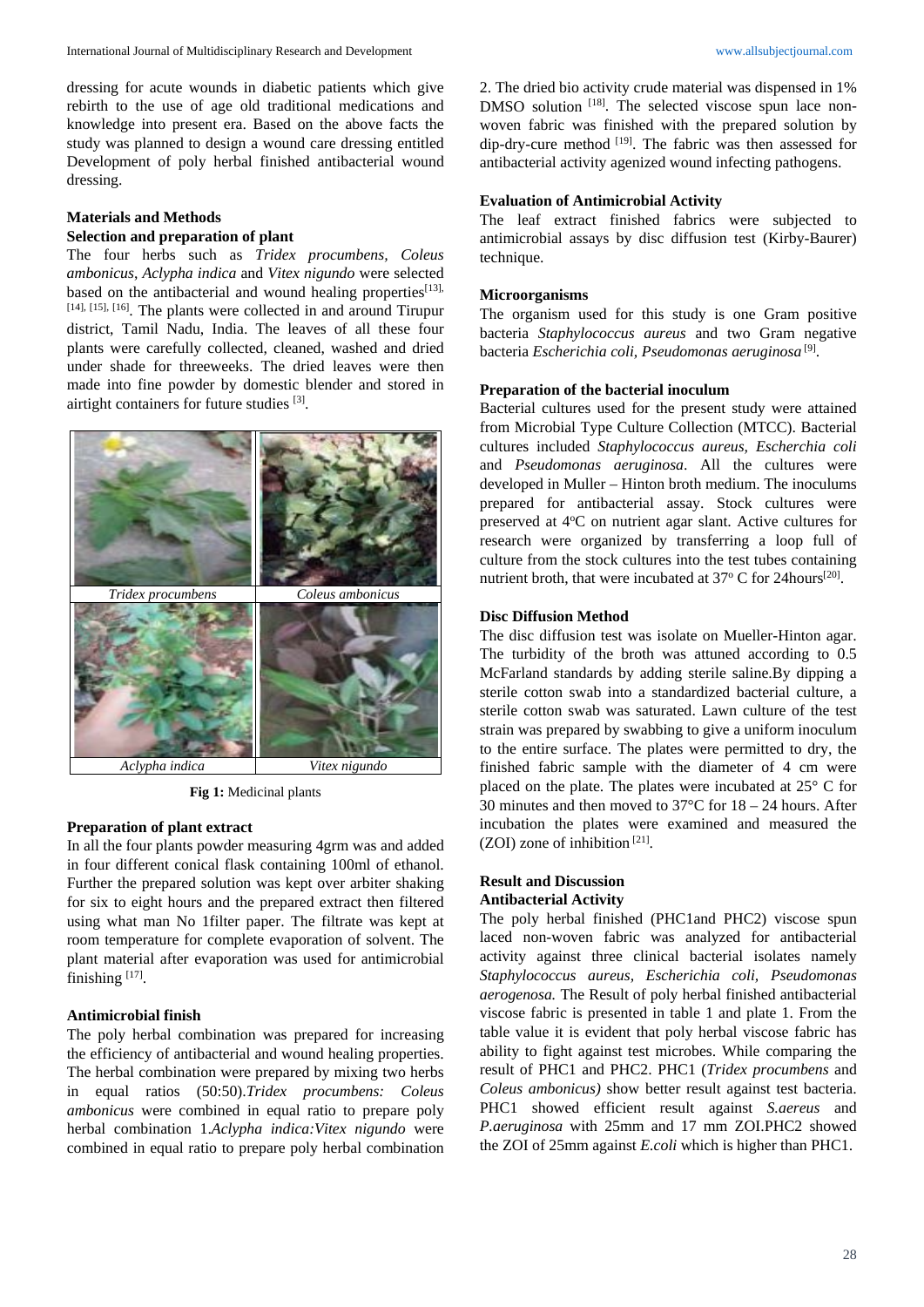

Plate 1: Antibacterial activity against wound pathogens

**Table 1:** Antibacterial Activity of poly herbal coated viscose fabric

| S. No | <b>Herb treated Viscose fabric</b> | Zone of inhibition in (mm) |         |              |
|-------|------------------------------------|----------------------------|---------|--------------|
|       |                                    | S. aereus                  | E. coli | P.aeruginosa |
|       | PHC                                |                            |         |              |
|       |                                    | 20                         |         |              |

**Note**: PHC1: poly herbal combination 1, PHC2: poly herbal combination 2

#### **Conclusion**

This research work provides the knowledge on fabric treated with herbal extract. Since the selected herbs are abundantly available in many countries this work can be scaled up to commercial level. The PHC1 finished viscose spun laced non-woven fabric was utilized for developing medicated wound care dressing. This medicated layer can directly applied on the wound site for healing. On the basis of research and observation, it is concluded that combining different herbal combination will enhance the medicinal properties in herb. These kind of herb treated spun lace nonwoven fabric will have good market in future and which move the result in positive direction.

## **References**

- 1. Kamruzzaman M, Bari SN, Faruque SM. *In vitro* and *in vivo* bactericidal activity of Vitexnegundo leaf extract against diverse multidrug resistant enteric bacterial pathogens. Asian Pacific journal of tropical medicine, 2013:6(5):352-359.
- 2. Nurmala S, Moerfiah M, Purnama RT. Antiinflammatory Activity of the Gel Containing a Combination of Neem Leaf Extract and Shallot Extract. Pharmacology and Clinical Pharmacy Research,2020:5(1):33-39.
- 3. Periyasamy AP. Novel antimicrobial finishing on cotton nonwoven with Tridaxprocumbens extracts. *Asian Dyer*, 2019.
- 4. Mao N, Russell SJ. Nonwoven wound dressings. *Textile Progress*, 2004:36(4):1-57.
- 5. Abou-Okeil A, Sheta AM, Amr A, Ali MA. Wound dressing based on nonwoven viscose fabrics. *Carbohydrate polymers*,2012:90(1):658-666.
- 6. Gupta B, Agarwal R, Alam MS. Textile-based smart wound dressings, 2010.
- 7. Chellamani KP, Vignesh Balaji RS, Veerasubramanian D. Medical Textiles: The Spunlace process and its application possibilities for hygiene textiles. Youth Education and Research Trust, 2013:1(12):735-739.
- 8. Kalaiselvi E, Yasotha P, Dr Pachiyappan KM. "Phytochemical screening and antimicrobial potential of melia azedarach bark extracts for developing health care textile materials. World Journal of Pharmaceutical

science and research,2019:8(2):776-787.

- 9. Vijayarekha P *et al*. "Antibacterial activity of Acalypha indica Linn." International Journal of Current Microbiology and Applied Sciences,2015:4:1133-1138
- 10. Darsini IPA. Studies on Antimicrobial Activity of Acalyphaindica Along with Priliminary Phytochemical Screening. International journal of life science and pharma research,2015:5(3):L34-L38.
- 11. Arora DS, Kaur GJ. Antibacterial activity of some Indian medicinal plants. Journal of natural medicines, 2007:61(3):313-317.
- 12. Periyasamy AP, Venkatesan H. Eco-materials in textile finishing. Handbook of Ecomaterials. Springer International Publishing, Cham, 2018:1-22.
- 13. Syed A, Benit N, Alyousef AA, Alqasim A, Arshad M. *In-vitro* antibacterial, antioxidant potentials and cytotoxic activity of the leaves of Tridaxprocumbens. Saudi journal of biological sciences,2020:27(2):757- 761.
- 14. Tiwari OP, Tripathi YB. Antioxidant properties of different fractions of Vitexnegundo Linn. *Food*  Chemistry, 2007:100(3):1170-1176.
- 15. Zahidin NS, Saidin S, Zulkifli RM, Muhamad II, Ya'akob H, Nur H. A review of Acalyphaindica L. (Euphorbiaceae) as traditional medicinal plant and its therapeutic potential. Journal of ethnopharmacology, 2017:207:146-173.
- 16. Kumar Gupta S, Singh Negi P. Antibacterial activity of Indian borage (Plectranthusamboinicus Benth) leaf extracts in food systems and against natural microflora in chicken meat. Food technology and biotechnology, 2016:54(1):90-96.
- 17. Pamudji TR. Uji aktivitas antibakteri fraksi etanol daun coleus scutellarioides terhadap bakteri staphylococcus aureus dengan metode bioautografi (Doctoral dissertation, University of Muhammadiyah Malang), 2016.
- 18. Rangaswamy BE, Vanitha KP. Tridax procumbens leaf extract based bacterial cellulose for wound healing. Asian Journal of Microbiology and Biotechnology,2017:2(1):9-14.
- 19. Chandrasekaran K, Senthilkumar M. Synergic antibacterial effect of Curcuma aromatica Salisb and